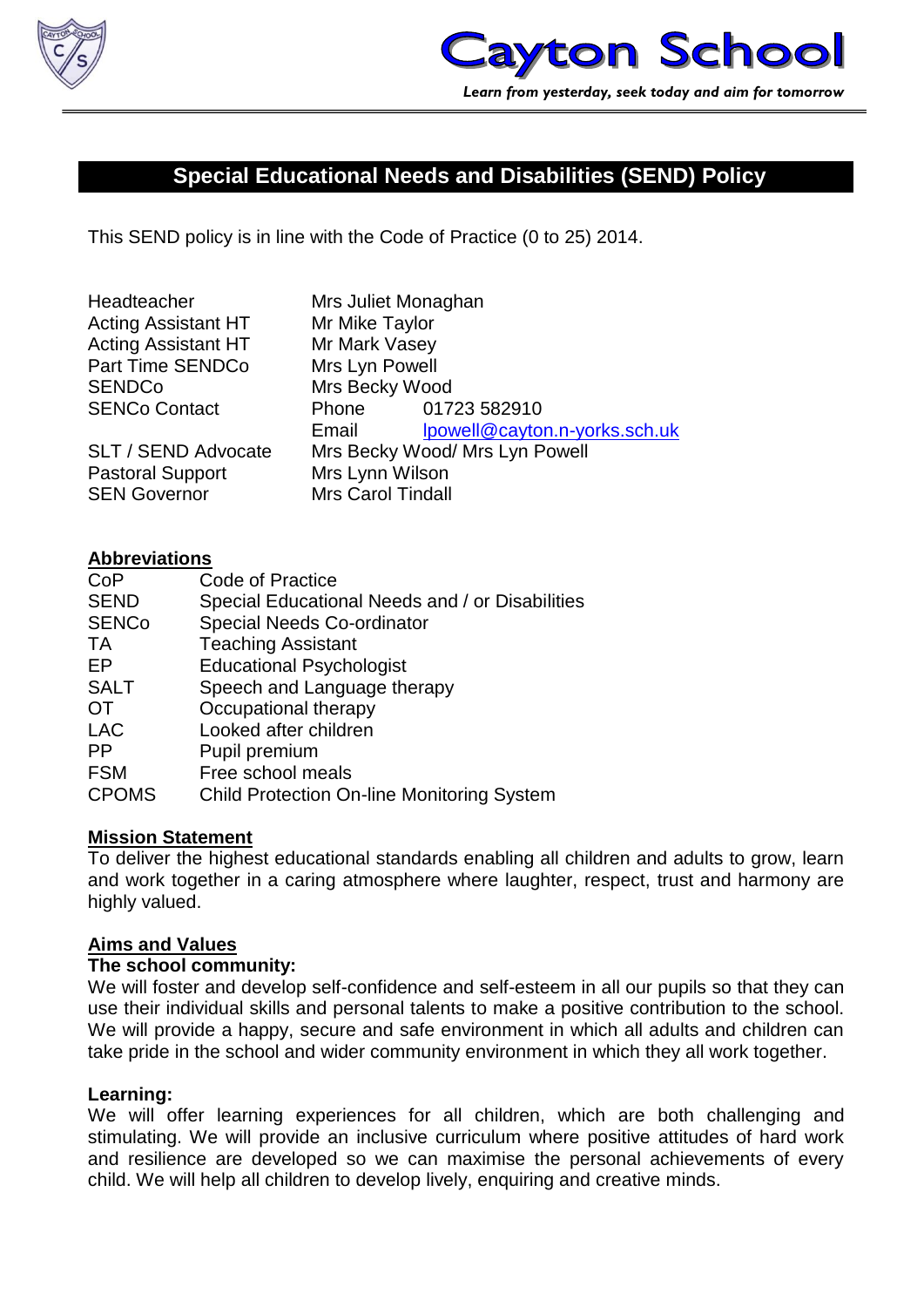*Continued…. Page 2 of 7*

#### **Life skills:**

We will help our children to show respect, understanding and tolerance of all different groups in our society, so that can they listen to and be able to value the views of others. We will help them acquire the knowledge, skills and understanding which they need to adapt to a rapidly changing world, so that they can eventually take their place in that society as young adults.

## **Our Philosophy**

#### **School believes that:**

- The teaching of all pupils in school is the responsibility of all staff.
- There must be high aspirations for every child in our school.
- All our children must have access to a broad and balanced curriculum, where their personal outcomes can be measured.
- Teaching and learning in school will be adapted to meet the learning styles and to support any identified needs of our learners.
- All staff will have access to training which will support them to identify and to support a wide range of needs in school.
- Early and accurate identification of areas of need is essential.
- Parents will be involved in the education and support of their children. They will be partners in supporting their children in school.
- We will keep provision for pupils with SEND flexible and regularly reviewed.
- Whenever possible we will seek the views of our children with SEND to help us to understand what their wishes and views on school are.
- Through the SEN Governor and SLT, governors will have access to all key information about interventions, school's data and tracking, so they can monitor the real effectiveness of SEND provision throughout school.

### **Principles of the CoP (0-25) 2014**

Outlined in the 2014 CoP there are now four identified areas of special educational needs As a result, special educational needs and provision can be now considered as falling under these four broad areas

| <b>Communication and Interaction</b> | <b>Cognition and Learning</b>  |
|--------------------------------------|--------------------------------|
| Social, Mental and Emotional Health  | <b>Sensory and/or Physical</b> |

A child is defined as having a Special Educational Need or a Disability (SEND) if:

**1.** They **have a learning difficulty** for which they require additional support. This means they have significantly greater difficulty in learning than the majority of children of the same age.

**2.** Or they **have a disability** which prevents or hinders them from making use of educational facilities which are provided for children of the same age, in a mainstream school.

Support for these children is additional to or different from provision generally made for children of the same age (CoP 2014)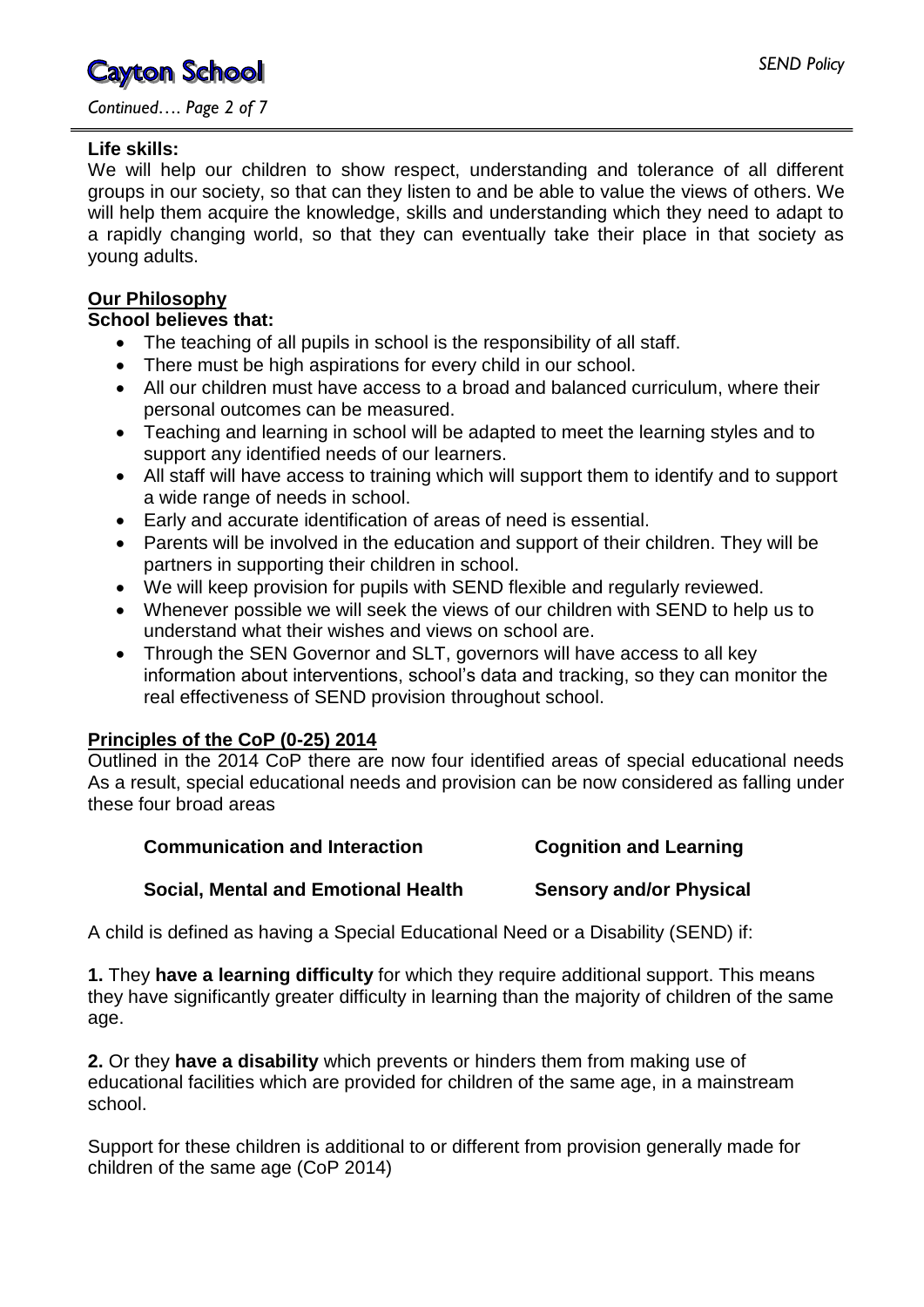*Continued…. Page 3 of 7*

The four identified areas of need from the CoP 2014 outlined above should then be seen as an overview of needs which schools should plan for.

In Cayton School we recognise that children may fall under just one category of need or have needs in more than one area. They may have a need / needs for a certain period of time or throughout their school life. Every child is assessed according to their personal needs and provision is put in place for them. We follow a whole child, whole school approach which may include supporting learning, physical, social / communication, medical or personal needs.

Cayton School supports any SEND child in all aspects of need which have been identified.

### **Other Groups**

At Cayton School we also realise that certain other things, while not SEND, do affect children's progress and attainment. Therefore, we group and monitor some children under the heading Vulnerable, FSM or PP children. These children are identified on every class teacher's short term planning and form part of whole school data collecting and Pupil Progress Meetings. Vulnerable children's attainment data is collected TWICE a term to ensure they are very carefully tracked.

### **Points To Note About Vulnerable Children Who May Not Be SEND**

- Disability (we have a reasonable adjustments duty) but some of these children are not SEND children.
- Attendance and Punctuality school monitors attendance daily / discusses any issues around this with parents / carers as needed.
- Health some children have Medical Care plans eg for epilepsy / allergies. Depending on their specific medical needs, some children may at times receive education off site.
- Regular staff training is given to support these plans throughout school.
- EAL-school has in the past worked with us and will make provision for any EAL children who join us.
- Pupil Premium children are listed on STP of every class and data collected twice a term to monitor their progress.
- LAC children will be supported by school working closely with the LAC team and the child's carers or foster carers.
- Service family children are known to school and staff.

### **Procedures and Responsibilities**

**The Headteacher** has the overall responsibility for the provision and progress of children with SEND.

**Class Teachers** are responsible for the development and progress of ALL pupils in their class, including those with an identified SEND, even when some children already have support from teaching assistants or outside specialist staff. Through our class teacher's continuous circle of planning, teaching and assessing they are strongly placed to monitor and support children in their class in areas of learning and personal development. We use high quality teaching and carefully differentiated work within this as the first stage of support for children who may have SEND.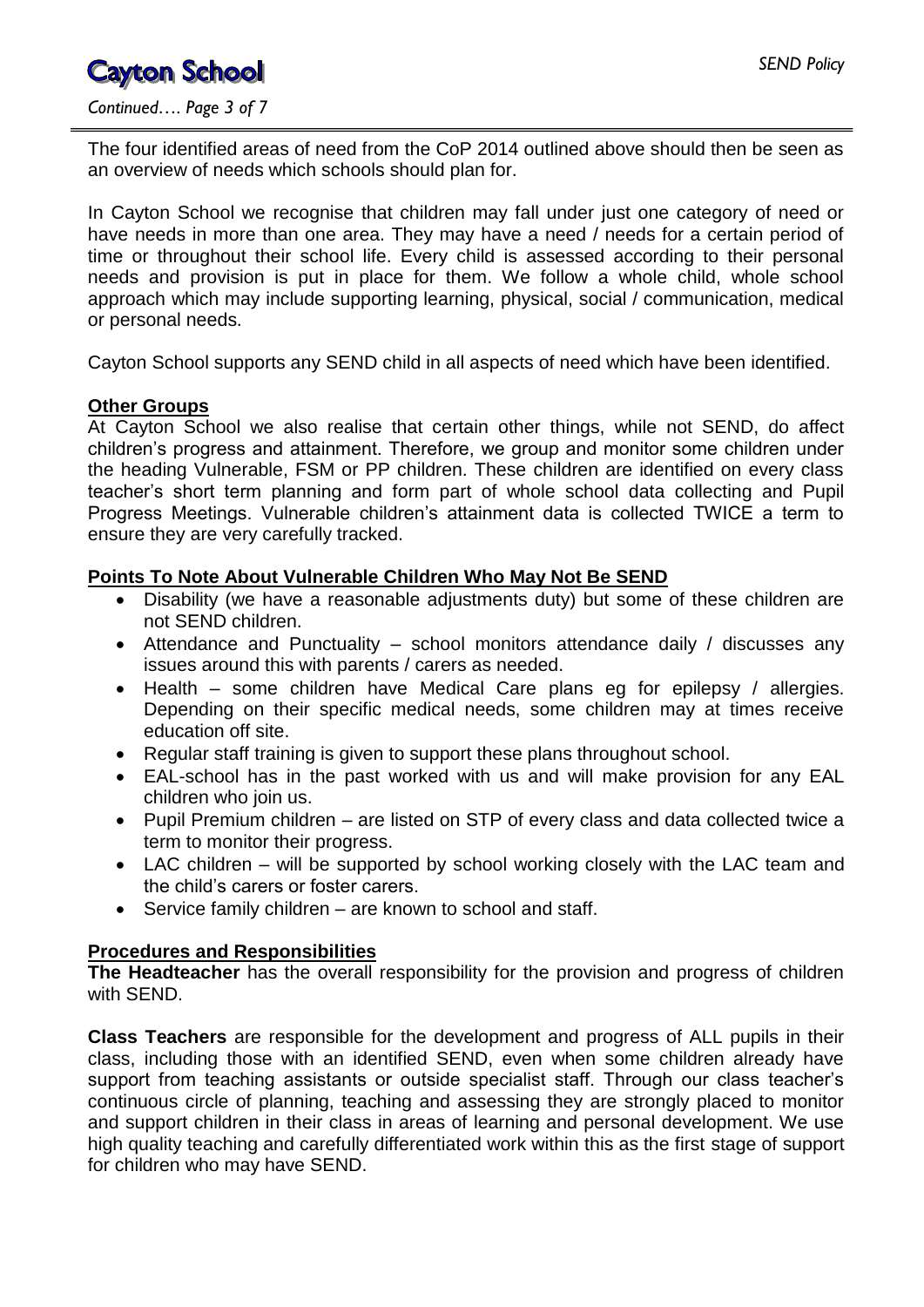#### *Continued…. Page 4 of 7*

**However**, if, despite high quality teaching, a child is identified as not to be making adequate progress, the class teacher will discuss this with parents and SENDCo Extra provision or support may be put in place. They will talk about possible assessments and other support which could help to identify any SEND or look for an intervention to use This information will be recorded on a **SHORT NOTES / CONCERNS FORM** Actions or support are put in place within class for a short time. If this resolves the difficulty then no further action is needed though the class teacher will continue to monitor the child closely.

If, despite high quality teaching and actions on the concerns sheet being put in place there are still worries, the class teacher will consider creating **an Assess Plan Do Review Plan**  for that child. Parents/ carers are invited to talk about this support and give their suggestions for things to add to the plan. **They will be in informed that at this stage their child will be placed on the SEND register.**

Parent's consent for their a child to be placed in any intervention group will come from this meeting Likewise, any assessments by outside agencies will be talked over with parents before they are undertaken.

- All the interventions which are used in school have been researched or trialled and have results to show that children taking part in them generally make good progress.
- Our interventions are timetabled and children taking part are assessed before starting the programmes. At the end of the agreed period, another assessment will take place and the child's progress recorded.
- The class teacher, SENCo and parents will then look at the outcomes of this support for the child, review these and plan the next steps of support.

These discussions will form the Assess Plan Do Review Plan for the next term or if good progress has been made, the child will cease to have a plan but will continue being monitored by the class teacher.

Then if a child goes on making little progress, despite the support outlined above which is well tried and has been matched to their area(s) of need, school will discuss **making a referral to one of the locality based SEND hubs (NYCC).** All such referrals are discussed with parents and agreed before they are undertaken Advice from outside agencies will be added to the support plan and worked on in school.

This is our graduated approach called SEN support as outlined in the CoP 2014

For some high needs children, even when all the above have been put in place and monitored, parents and school will decide that further funding and support is necessary so the child can be supported to make the best personal progress which they can. **At this stage an application for an Education Health Care Plan will be submitted.**

Each class teacher has a folder holding current and past SEND and support information about children in their class. School also records all information and contact with parents, linked to SEND on CPOMS.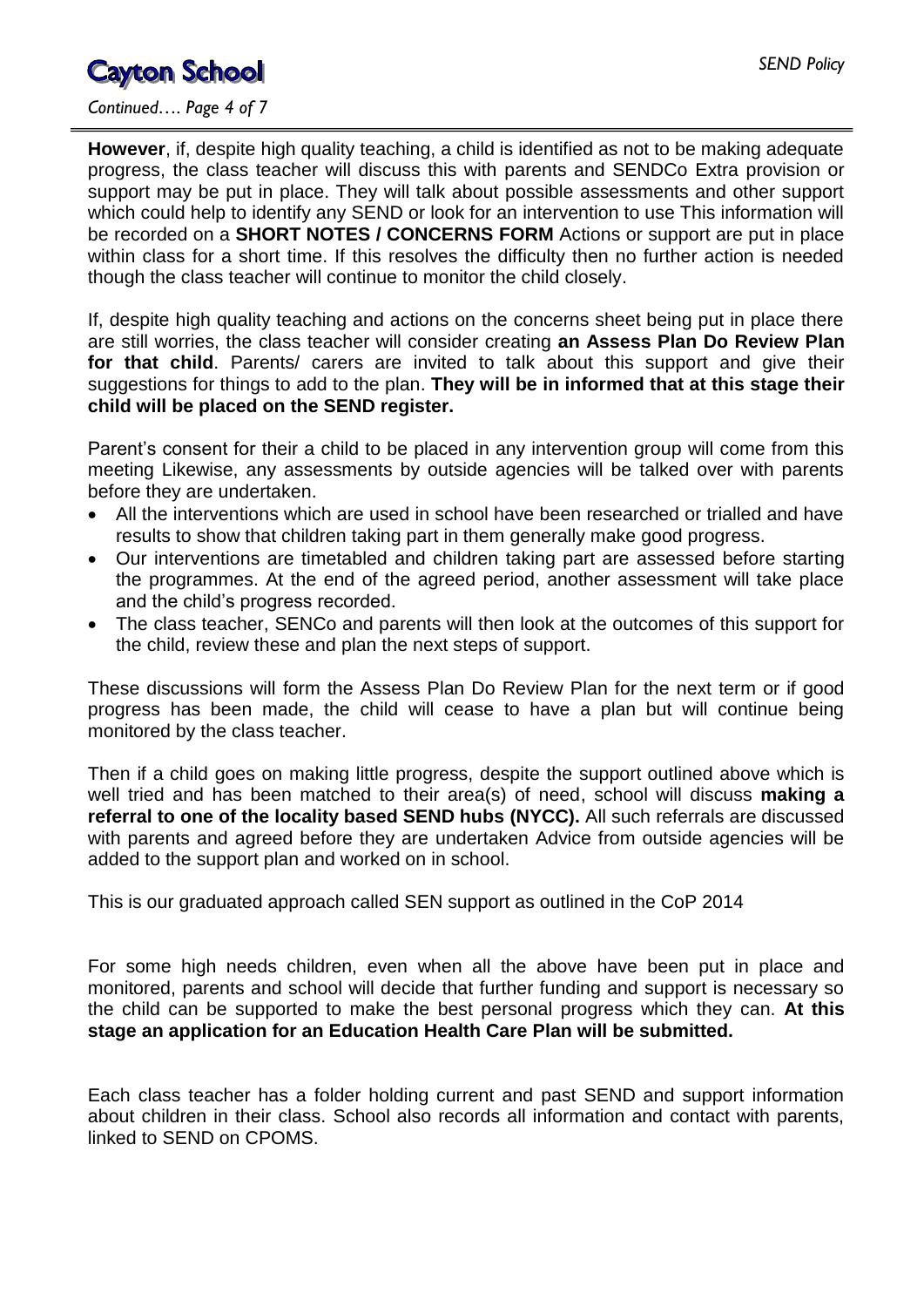### **The SENDCo** is responsible for:

- Co-ordinating SEND support right across the school and for the day to day operating of the SEND policy.
- For advising on or discussing the graduated approach to SEN support with class teachers and other adults such as TA's.
- Communicating with parents of children with SEND and be a key point of contact in school for all outside agencies and their staff.
- Communicating with SLT the SEND budget and the use of other resources, so that they meet identified needs in school.
- Monitoring all the interventions in school and will take account of their success and the value for money they give when reviewing them.

### **The SEN Governor** will:

- Meet regularly with the SENDCo and SLT to discuss SEND provision, SEND policy, SEND and vulnerable groups tracking data.
- Be champion for the needs of all children in school with SEND.
- Will observe interventions in school to gain understanding of how these work and may visit classes to monitor SEND provision.
- Will be a key person in evaluating how effective SEND provision throughout school is.

# **Whole School Approach to SEND**

- All staff hold up to date information about children with any additional needs.
- Class teachers / TAs and SENDCo talk regularly about children's work and the progress which they are making.
- Children are shown the personal progress they have made whenever assessments are done and this information is also shared with parents.
- All pupils have targets that they are individually working towards.
- All pupils are actively encouraged to join in all extra-curricular activities.
- Whenever possible support for SEND children is provided for them alongside their peers.
- Support in school is tailored to allow all children to access any statutory tests if their level of working is appropriate for them to do so.
- Staff will receive training related to the identified SEND needs in school.
- The complaints procedure is available to all parents on request.
- The school SEN information report is available on the website.

### **Individual Support For Pupils**

- Interventions will be put in place where needed, regularly monitored and evaluated.
- Outside agency support may be requested from one of the locality based SEND hub (NYCC).
- Regular meetings will be held with parents of children receiving additional and different support and those supported by outside agencies.
- Parents will be given support by class teachers and SENCo to access all the appropriate support for their child or to support particular needs.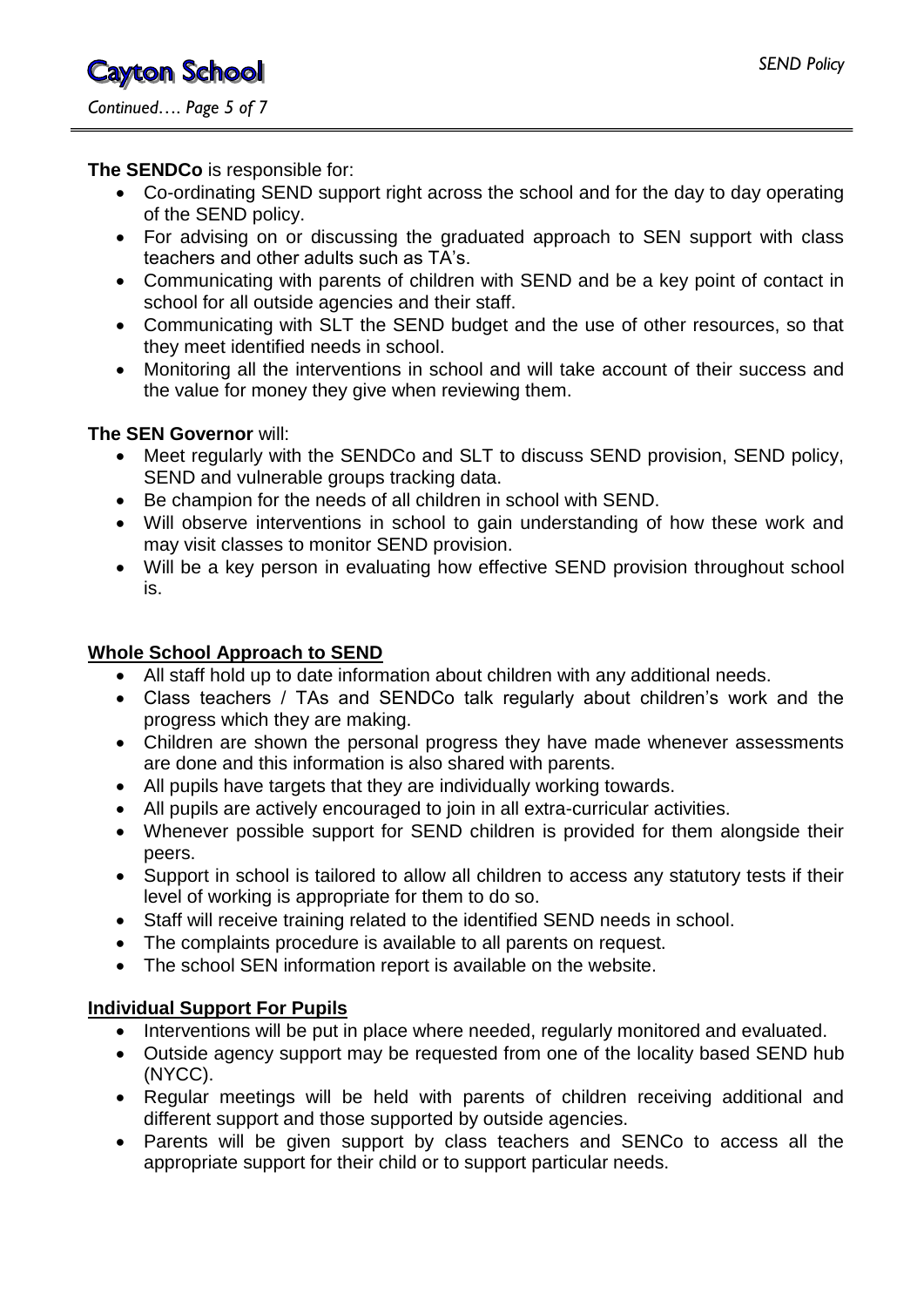*Continued…. Page 6 of 7*

- Additional support for in school or school to school transitions will be put in place.
- Some pupils may have medical care plans, individual agreed ways of accessing or recording their work each day, EHCP care plans or be supported by the school's pastoral teacher.
- The SENDCo will be qualified and attend training to be skilled in carrying out statutory duties eg, completing EHC plans, attending LAC meetings, organising review meetings and other such duties.
- TA's will be trained in key interventions and also in areas that will support specific SEND needs currently in school.

#### **Supporting children with SLCN needs**

In 2016, Cayton School joined a partnership with four other local schools to develop bespoke SLCN support. Each child is initially assessed through the Language Links programme and then, if needed, supported through a bespoke intervention. Parents/carers will be made aware by their child's class teacher if they are part of the intervention.

Since September 2017, Chatterbugs SaLT have been working with School. This allows assessments of individual, identified children to be undertaken here in school and then follow up programmes and support can be provided through work in classes, with TA's or individual sessions with the SALT therapist. Class teacher / SENCo will ensure that parents/carers are aware of any referral made to Chatterbugs and of the outcome.

### **Supporting Children with Medical Needs**

As a school we recognise that pupils at school with medical conditions should be supported so that they can have full access to education, including PE and Educational Visits. School will comply with the requirements of the Equality Act 2010 for all disabled children.

These children may have an EHC (Education, Health and Care Plan) which will pull all their individual needs and the provision for them together. In other cases they may simply have an identified medical condition, but no SEND

In school, children with medical care plans are known to all staff and school regularly seeks updated training so that these children can be safely cared for in school and during out of school activities eg use of an Epipen, symptoms of anaphylactic shock, updates on managing epilepsy.

### **Monitoring**

Children with SEND are monitored by class teachers, who are all teachers of children with SEND (CoP 2014) through the whole school system of termly tracking, discussions at Pupil Progress Meetings, and by the SLT through the regular whole school process of monitoring.

However some additional monitoring of vulnerable groups of children or children with SEND will also take place to support them in making good progress.

- Vulnerable groups, identified on class teacher's STP, are tracked half-termly to monitor progress.
- Additional reading tests may be carried out to track the progress of individual pupils or intervention groups to show their progress.